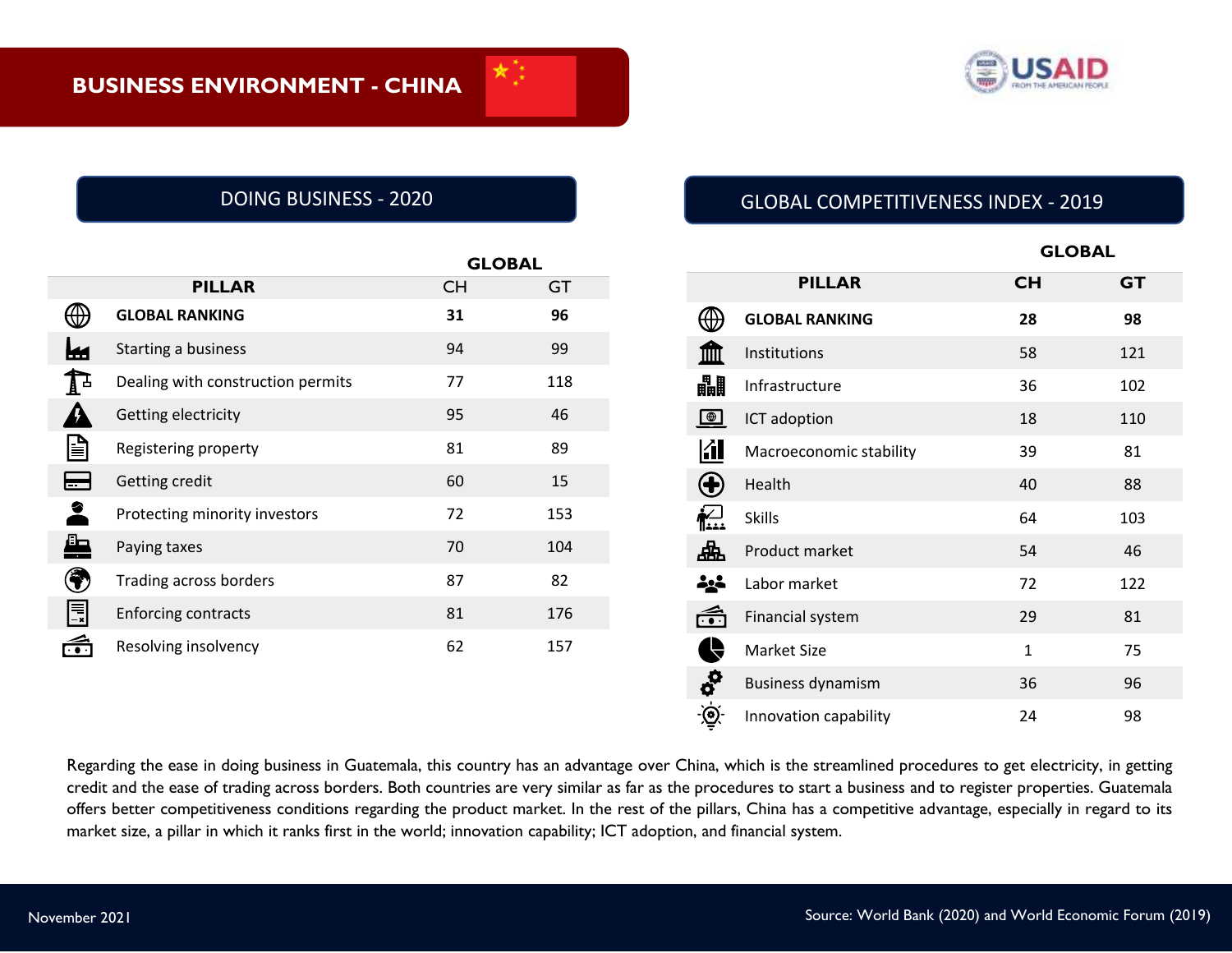# **BUSINESS ENVIRONMENT - CHINA**



# INVESTMENT PROJECTS CHINA 2019-2021

1431 Investment Projects in China From January 2019 to September 2021

### **Investment Sources**



### **Investment Sectors Chemicals**



Germany Hong Kong **Italy** Japan **The Netherlands Singapore Spain** Sweden **Switzerland** Taiwan United Kingdom **United States Others** Food and beverages Hospitality and tourism **Pharmaceuticals Plastics** Real estate Automotive components **Automotive** Communications **Consumer goods** Electronic components **Financial services Industrial equipment Metals** 

**France** 

- Software & IT
- **Transportation and storage** Others

1431 investment projects have been registered (January 2019 to September 2021), the main countries investing are: United States, 24%; Germany, 13%, and Japan, 9%. The main sectors are: industrial equipment,10%; IT services and software, 9%; chemical products, and electronic components, 7% each.

1261 Investment Projects by China From 2019 to September 2021



1261 investment projects by China have been registered (January 2019 to September 2021). The main countries to which investments are destined are: United States, 12%; Germany 11%, y United Kingdom 5%. The main investment sectors are: communications, 14%; IT services and software, 9%; electronic components, 8%, and industrial equipment, 7%.

**Others** 

3%

3% <sub>4%</sub>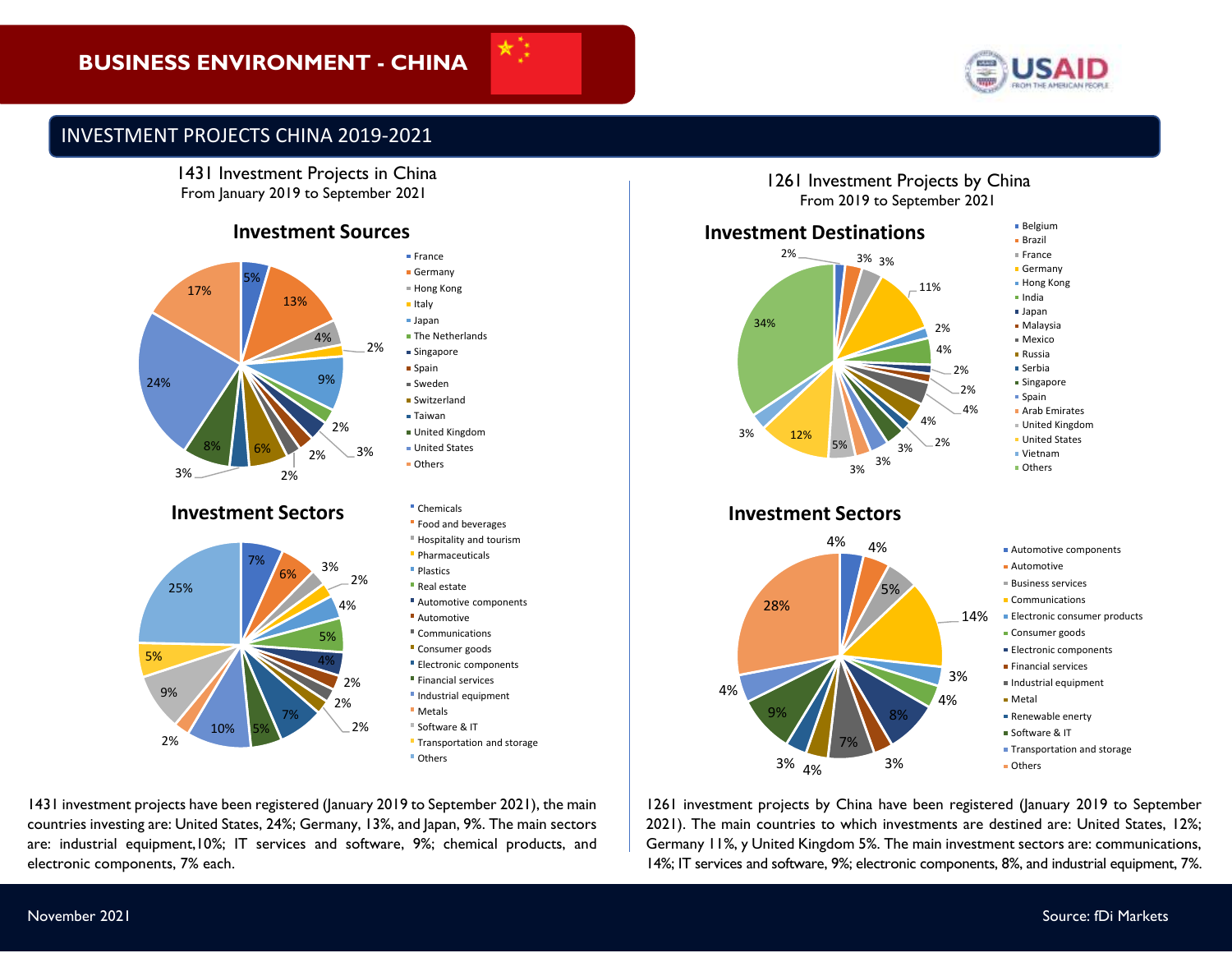# **BUSINESS ENVIRONMENT - CHINA**



# INVESTMENT SIGNS 2021

 48 Signs of Investments Destined for China From January to October 2021

### **Investment Sources**



main sources of investment are the following countries: United States, 28%; Hong Kong, There have been 48 investments registered in China (January 2021 to October 2021), the 9%, and France, Germany, Israel, and Singapore, 7% each. The main sectors are: IT services and software, 27%; financial services and food and beverages, 10% each.

58 Signs of Investment Originating in China From January to October 2021

# **Investment Destinations**



58 investment signs have been registered in China (January 2021 to October 2021). The main countries of destination are: United States 12%, Germany 4%, 50% of investment signs to not specify destination. The main sectors for investment are: IT services and software, 30%; Automotive, 14%, and industrial equipment, 11%.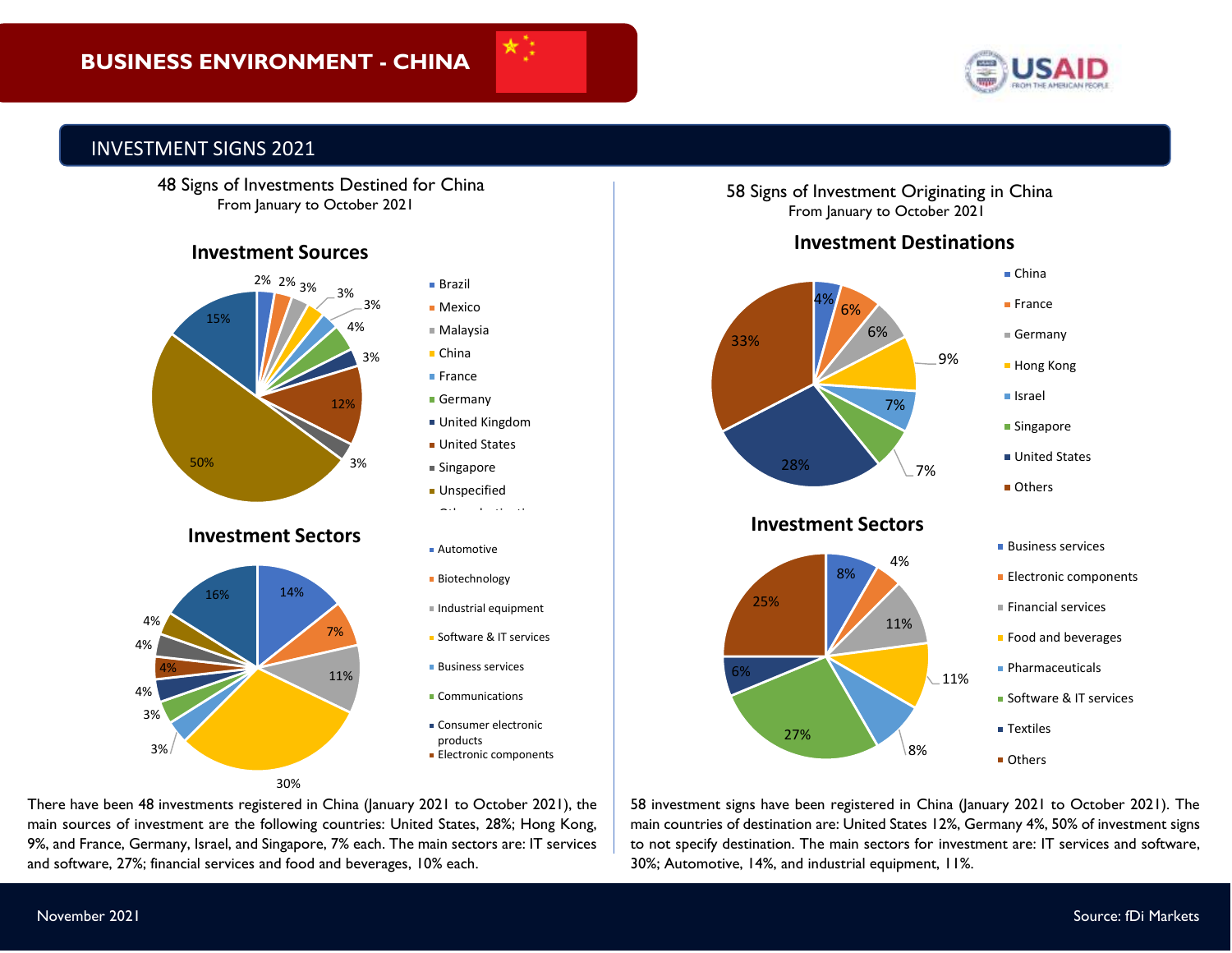

# COMPETITIVENESS ELEMENTS

One of the main strengths in China's competitiveness is its **innovation capability**, which increased by 7.8% (2019) maintaining the growth trend. This advantage is considered one of the main drivers of the country's development. More than 2.47 million patents were registered annually in 2019 and 3.52 million were registered in 2020. China's expenditure in research and development (R&D) is the world's second largest and 4.8 million people work full time on R&D. Innovative products accounted for 25% of revenue of medium and large industrial enterprises according to figures from China's National Statistics Bureau.

In 2020, the trend toward increasing its **innovation index** continued, achieving increases in 19 of the 21 indicators included in the index. The main growth is reported in the number of company brands owned and the trading volume of the technology market, which has achieved double-digit growth. Total R&D spending increased by 1.87% (approximately USD 292.6 billion).

One of the **main innovation trends in China** is in digital ecosystems, which positions it as one of the largest digital economies in the world, with a base of one billion internet users and e-commerce sales growing by USD 1.7 trillion in 2020.

The McKinsey & Co. Report points to four factors that have created the necessary conditions to develop the digital ecosystem in China: a vast digital consumer base, intense pressure to quickly achieve scale, a digital ecosystem that fosters innovation, and the configuration of the role of government.

It also points out six mega-trends of the digital ecosystem: retail integration, service virtualization, mobility revolution, digitization of social life, industrial IoT, supply chain digitization, and digital urbanization.

These trends become relevant for companies in other countries, which can use the experience in China as reference, in terms of business-management innovation in a globalized economy increasingly using digital processes.

If you would like to learn more about the six mega-trends, you will find more information at: https://smart-lighting.es/futuro-innovacion-digital-china-tendencias/

# NEWS ON THE ECONOMY AND BUSINESS ENVIRONMENT

### **China and Its Energy Crisis Due to the Lack of Coal**

[https://www.forbes.com.mx/mundo-fotogaleria-china-crisis-energetica-por-falta](https://www.forbes.com.mx/mundo-fotogaleria-china-crisis-energetica-por-falta-de-carbon/)[de-carbon/](https://www.forbes.com.mx/mundo-fotogaleria-china-crisis-energetica-por-falta-de-carbon/)

The world's largest coal producer is experiencing a shortage of this element. This has unleashed a crisis in electric-power generation, which has caused electricity rationing throughout the country, has paralyzed industrial production, and is threatening economic recovery.

#### **Transport Crisis in Asia Threatens Christmas**

### [https://as.com/diarioas/2021/10/04/actualidad/1633323480\\_490345.html](https://as.com/diarioas/2021/10/04/actualidad/1633323480_490345.html)

As a result of the COVID-19 pandemic, shipping has been transformed. There is a shortage of ships and containers and high consumer demand. The world's third busiest port, Ningbo-Zhoushan in China, stopped transactions (due to a positive case of coronavirus) and caused delays and logistical bottlenecks in the distribution of goods.

#### **China's Energy Crisis Threatens Global Economic Recovery**

[https://www.vozdeamerica.com/a/crisis-energetica-china-amenaza](https://www.vozdeamerica.com/a/crisis-energetica-china-amenaza-recuperacion-economica-mundial/6256347.html)[recuperacion-economica-mundial/6256347.html](https://www.vozdeamerica.com/a/crisis-energetica-china-amenaza-recuperacion-economica-mundial/6256347.html)

China's coal reserves are dangerously low. In some regions electricity for factories is being rationed. The surge in demand has overloaded electricity-generation capacity, and weather conditions have caused renewable systems to produce less power, causing energy prices to double in China.

#### **China's Economy Slows Down**

#### [https://www.elperiodico.com/es/economia/20211018/economia-china-ralentiza-](https://www.elperiodico.com/es/economia/20211018/economia-china-ralentiza-12291822)[12291822](https://www.elperiodico.com/es/economia/20211018/economia-china-ralentiza-12291822)

The post-pandemic economic recovery has taken longer than predicted and problems such as energy shortages, real estate market uncertainty, rising raw-material prices and shipping disruptions have taken center stage.